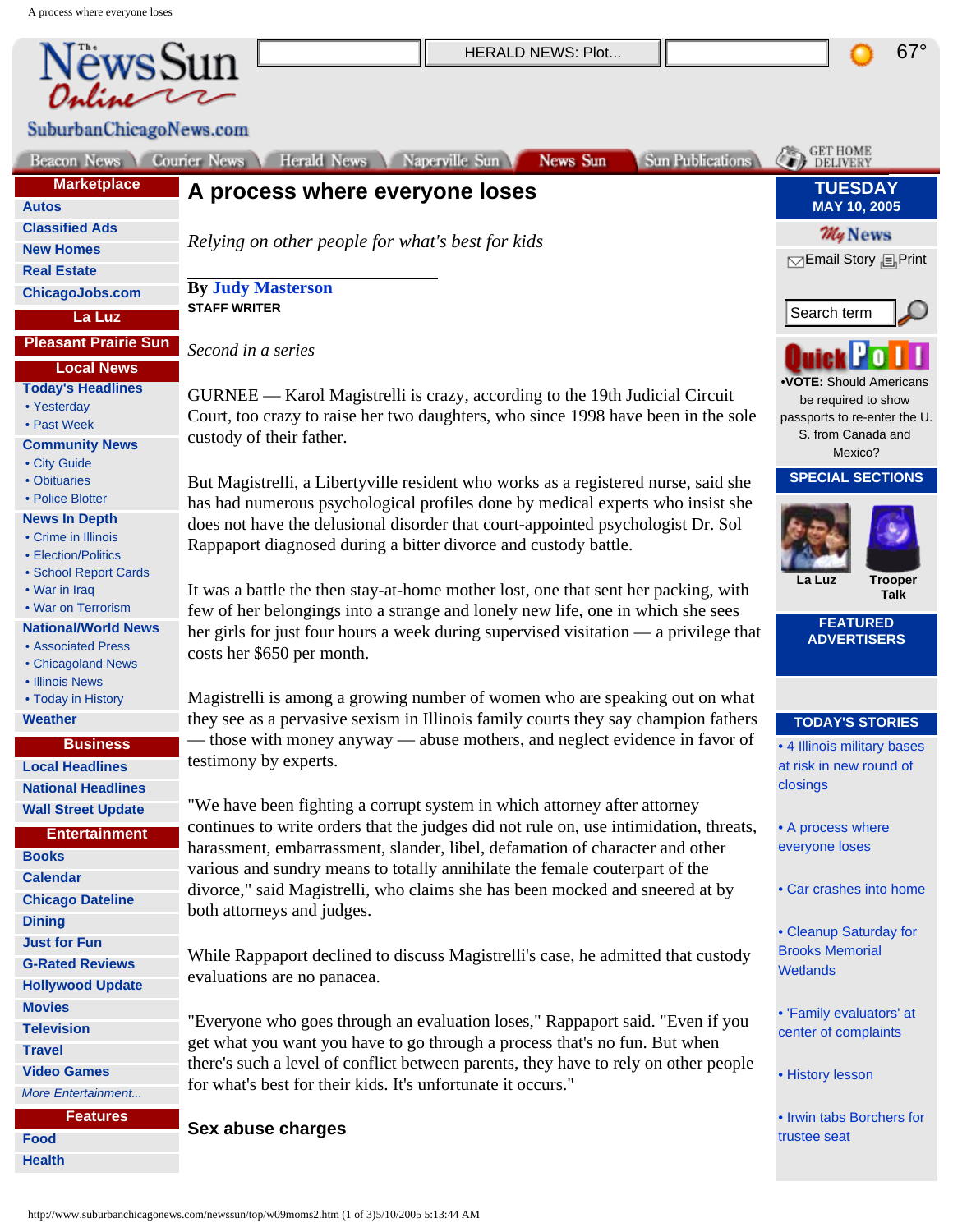A process where everyone loses

| <b>Home &amp; Garden</b>     | Magistre             |
|------------------------------|----------------------|
| <b>Religion</b>              | her girls            |
| <b>Special Sections</b>      |                      |
| <b>Technology</b>            | "I am be             |
| <b>WebStreetCafe.com</b>     | law that             |
| More Features                | "I was n             |
| <b>Opinions</b>              | abuse to             |
| <b>Columnists</b>            |                      |
| <b>E-The People</b>          | Allegatio            |
| <b>Letters to the Editor</b> | cases, be            |
|                              |                      |
| <b>Quick Poll</b>            |                      |
| More Opinions                | Amy Ne               |
| <b>Sports</b>                | are Runn             |
| <b>Local Sports</b>          | sexual al            |
| <b>Pro / College Sports</b>  | proof tha            |
| <b>Specials</b>              | their chi.           |
| <b>Sports Update</b>         |                      |
| <b>Site Tools</b>            | "Bringin             |
| <b>About Our Paper</b>       | often ma             |
| <b>About Our Site</b>        | experts,<br>mothers. |

 **[Advertiser Index](http://www.digitalchicago.com/advertiser_index.html)  [Privacy Policy](http://www.suburbanchicagonews.com/aboutus/privacy.html)  [Search](http://www.suburbanchicagonews.com/search/)  [Terms of Use](http://www.suburbanchicagonews.com/aboutus/terms.html)**

elli lost her children, in part, because she said she raised the suspicion that were being molested by their father.

ing punished because I am a mandated reporter and I followed a federal states I must report the suspicion of child sexual abuse," Magistrelli said. ever accused of coaching the girls and I had never brought up sexual my girls; they brought it up to me."

ons of sexual abuse have become a lightning rod issue in child custody ecause they are both difficult to prove and difficult to overlook.

amy Neustein, Ph.D and co-author of *From Madness to Mutiny*: *Why Mothers aring from the Family Courts*, said that mothers who raise allegations of buse are often punished with the loss of custody — even when there is no at the abuse charges were fabricated or that they did anything to harm ldren's welfare.

g up such charges causes such discomfort on the part of judges they ake the mistake of over-reliance on court auxiliaries such as mental health guardians and social caseworkers," Neustein said. "So we see a rash of mothers losing custody and, in some cases, even visitation. Mothers are often expunged from the life of the child. Even if the mother committed murder, she wouldn't be expunged. She'd see her kids in jail. But judges try to put closure on the issue and try to stamp out the abuse charge, because it's so vexing, so troublesome.

"They go into overdrive to eliminate the charge," Neustein added. "How? They eliminate the accuser."

# **Expert questions process**

Neustein, who lives in New Jersey, said that the loss of visitation in effect circumvents the prospect of recurring complaints and clears troublesome cases from courtrooms.

Annette Zender, a licensed foster parent from Woodstock, lost custody of her only daughter after raising concerns of possible sexual abuse by the girl's father. After the sobbing child talked of recurring problems with her father in supervised visits with her mother — conversations that were recorded by a paid supervisor, Zender was limited to telephone visitation on the urging of the child's courtappointed guardian ad litem.

Neustein raises another concern over how women are treated in family court.

"I studied 20 years of custody litigation, including cases in Illinois and I was absolutely stunned that no psychiatrist, no judge, ever asked about nurturing," Neustein said. "That role is completely eclipsed by mother as litigant — her behavior toward guardians, her attitudes toward social workers, whether she displays hostility in court."

Women like Magistrelli and Zender admit they have struggled with depression after losing their children. Zender said she could barely get out of bed for two years after she lost her daughter in 2001. She found healing, she said, once she

[• Lake County Bulletin](http://www.suburbanchicagonews.com/newssun/city/w09lcbboard.htm)  [Board](http://www.suburbanchicagonews.com/newssun/city/w09lcbboard.htm)

[• Plane crash lands short](http://www.suburbanchicagonews.com/newssun/city/w09plane.htm) [of airport](http://www.suburbanchicagonews.com/newssun/city/w09plane.htm)

- [Possible military base](http://www.suburbanchicagonews.com/newssun/top/w09base2.htm) [closing targets in Illinois](http://www.suburbanchicagonews.com/newssun/top/w09base2.htm)
- [Shoreline Bulletin Board](http://www.suburbanchicagonews.com/newssun/city/w09slbboard.htm)

[• Shoreline News Digest](http://www.suburbanchicagonews.com/newssun/city/w09sldigest.htm)

[• Snap-on Tools building](http://www.suburbanchicagonews.com/newssun/city/w09hazmat.htm) [evaculated](http://www.suburbanchicagonews.com/newssun/city/w09hazmat.htm)

[• Two young girls found](http://www.suburbanchicagonews.com/newssun/top/w09zion.htm) [dead in Zion park](http://www.suburbanchicagonews.com/newssun/top/w09zion.htm)

[• Wauconda](http://www.suburbanchicagonews.com/newssun/city/w09wauconda.htm) [appointments unanimous](http://www.suburbanchicagonews.com/newssun/city/w09wauconda.htm)

# **CATCH THE SUN**

• [Read more about your](http://www.suburbanchicagonews.com/sunpub/)  [community each week in](http://www.suburbanchicagonews.com/sunpub/) [your Sun newspaper.](http://www.suburbanchicagonews.com/sunpub/)

## **GET DAILY HEADLINES**

• [Sign up to receive the](http://www.suburbanchicagonews.com/forms/headlines.html) [top News Sun headlines](http://www.suburbanchicagonews.com/forms/headlines.html)  [each day via e-mail. It](http://www.suburbanchicagonews.com/forms/headlines.html) [only takes a minute, and](http://www.suburbanchicagonews.com/forms/headlines.html) [it's free!](http://www.suburbanchicagonews.com/forms/headlines.html) 

### **CONTACT US**

- **At the newspaper:**
- [Contact one of our](http://www.suburbanchicagonews.com/aboutus/selection/NS/contact.html)
- [editorial staff members](http://www.suburbanchicagonews.com/aboutus/selection/NS/contact.html)
- [Send a letter to the](http://www.suburbanchicagonews.com/aboutus/selection/NS/letter.html)
- [editor for publication](http://www.suburbanchicagonews.com/aboutus/selection/NS/letter.html)
- [Send a news release](http://www.suburbanchicagonews.com/aboutus/selection/NS/newsrelease.html)
- [Subscribe to the paper](https://secure.scn1.com/subscribe/)
- [Place a classified ad](https://secure.scn1.com/classifieds/)
- [Contact the customer](http://www.suburbanchicagonews.com/aboutus/selection/NS/customerservice.html)
- [service department](http://www.suburbanchicagonews.com/aboutus/selection/NS/customerservice.html) • [Get information about](http://www.suburbanchicagonews.com/aboutus/selection/NS/advertising.html)
- [advertising in the paper](http://www.suburbanchicagonews.com/aboutus/selection/NS/advertising.html)

#### **At the Web site:**

- [Ask questions and get](http://www.suburbanchicagonews.com/aboutus/online_contacts.html)  [answers about the site](http://www.suburbanchicagonews.com/aboutus/online_contacts.html)
- [Provide a tip about](http://www.suburbanchicagonews.com/aboutus/newstips.html)
- [breaking news](http://www.suburbanchicagonews.com/aboutus/newstips.html)
- [Subscribe to our free](http://www.suburbanchicagonews.com/forms/headlines.html)
- [daily headlines e-mail](http://www.suburbanchicagonews.com/forms/headlines.html)
- [Get information about](http://www.scnmedia.com/)  [advertising on the site](http://www.scnmedia.com/)